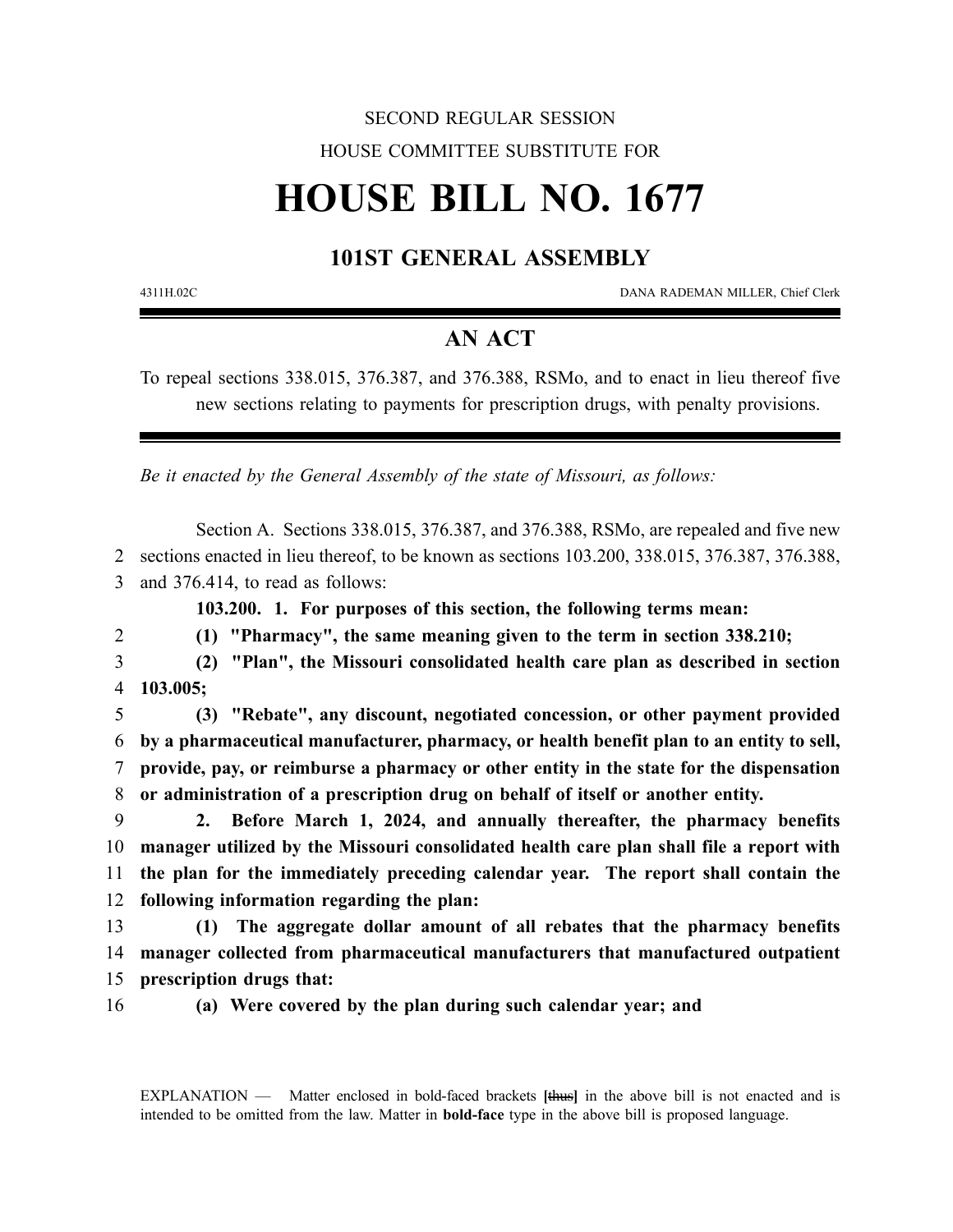**(b) Were attributable to patient utilization of such drugs during such calendar year; and**

 **(2) The aggregate dollar amount of all rebates, excluding any portion of the rebates received by the plan, concerning drug formularies that the pharmacy benefits manager collected from pharmaceutical manufacturers that manufactured outpatient prescription drugs that:**

**(a) Were covered by the plan during such calendar year; and**

 **(b) Were attributable to patient utilization of such drugs by covered persons under the plan during such calendar year.**

 **3. In consultation with its pharmacy benefits manager, the plan shall establish a form for reporting the information required under subsection 2 of this section. The form shall be designed to minimize the administrative burden and cost of reporting on the plan and its pharmacy benefits manager.**

 **4. No documents, materials, or other information submitted to the plan under subsection 2 of this section shall be subject to disclosure under chapter 610, except to the extent they are included on an aggregated basis in the reports required under subsection 5 of this section. The plan shall not disclose information submitted under subsection 2 of this section in a manner that:**

 **(1) Is likely to compromise the financial, competitive, or proprietary nature of such information; or**

 **(2) Would enable a third party to identify the value of a rebate provided for a particular outpatient prescription drug or therapeutic class of outpatient prescription drugs.**

 **5. (1) Before July 1, 2024, and annually thereafter, the plan shall submit a report to the standing committees of the general assembly having jurisdiction over health insurance matters. The report shall contain an aggregation of the information submitted to the plan under subdivision (1) of subsection 2 of this section for the immediately preceding calendar year and such other information as the plan in its discretion deems relevant for the purposes of this section. The plan shall provide its pharmacy benefits manager and any third party affected by submission of a report required by this subsection with a written notice describing the content of the report.**

 **(2) Before July 1, 2024, and annually thereafter, the plan shall prepare a report for the immediately preceding calendar year describing the rebate practices of the plan and its pharmacy benefits manager. The plan shall provide the report to the standing committees of the general assembly having jurisdiction over health insurance matters and the director of the department of commerce and insurance. The report shall contain:**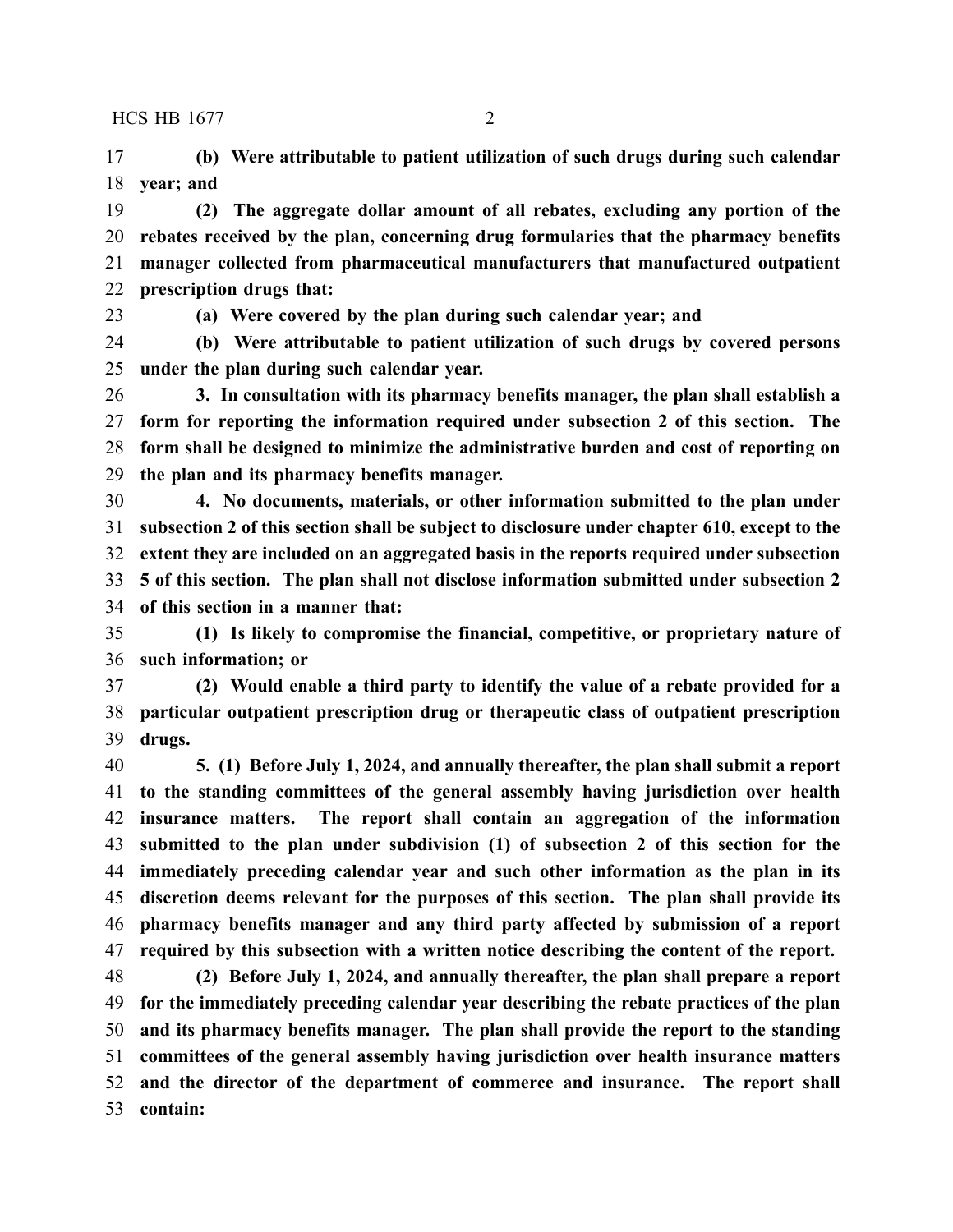**(a) An explanation of the manner in which the plan accounted for rebates in calculating premiums for such year;**

 **(b) A statement disclosing whether, and describing the manner in which, the plan made rebates available to enrollees at the point of purchase during such year;**

 **(c) A statement describing any other manner in which the plan applied rebates during such year; and**

 **(d) Such other information as the plan in its discretion deems relevant for the purposes of this section.**

 **6. The plan may impose a penalty of no more than seven thousand five hundred dollars on its pharmacy benefits manager for each violation of this section.**

338.015. 1. The provisions of sections 338.010 to 338.015 shall not be construed to inhibit the patient's freedom of choice to obtain prescription services from any licensed pharmacist **or pharmacy**. **[**However, nothing in sections 338.010 to 338.315 abrogates the patient's ability to waive freedom of choice under any contract with regard to payment or coverage of prescription expense.**]**

 2. All pharmacists may provide pharmaceutical consultation and advice to persons concerning the safe and therapeutic use of their prescription drugs.

 3. All patients shall have the right to receive a written prescription from their prescriber to take to the facility of their choice or to have an electronic prescription transmitted to the facility of their choice.

 **4. No pharmacy benefits manager, as defined in section 376.388, shall prohibit or redirect by contract, or otherwise penalize or restrict, a covered person, as defined in section 376.387, from obtaining prescription services, consultation, or advice from a contracted pharmacy, as defined in section 376.388.**

376.387. 1. For purposes of this section, the following terms shall mean:

 (1) "Covered person", **[**the same meaning as such term is defined in section 376.1257**] a policyholder, subscriber, enrollee, or other individual who is entitled to health care services from a health carrier**;

 (2) "Health benefit plan", the same meaning as such term is defined in section 376.1350;

 (3) "Health carrier" or "carrier", the same meaning as such term is defined in section 376.1350;

(4) "Pharmacy", the same meaning as such term is defined in chapter 338;

 (5) "Pharmacy benefits manager", the same meaning as such term is defined in section 376.388.

12 2. No pharmacy benefits manager shall include a provision in a contract entered into or modified on or after August 28, 2018, with a pharmacy or pharmacist that requires a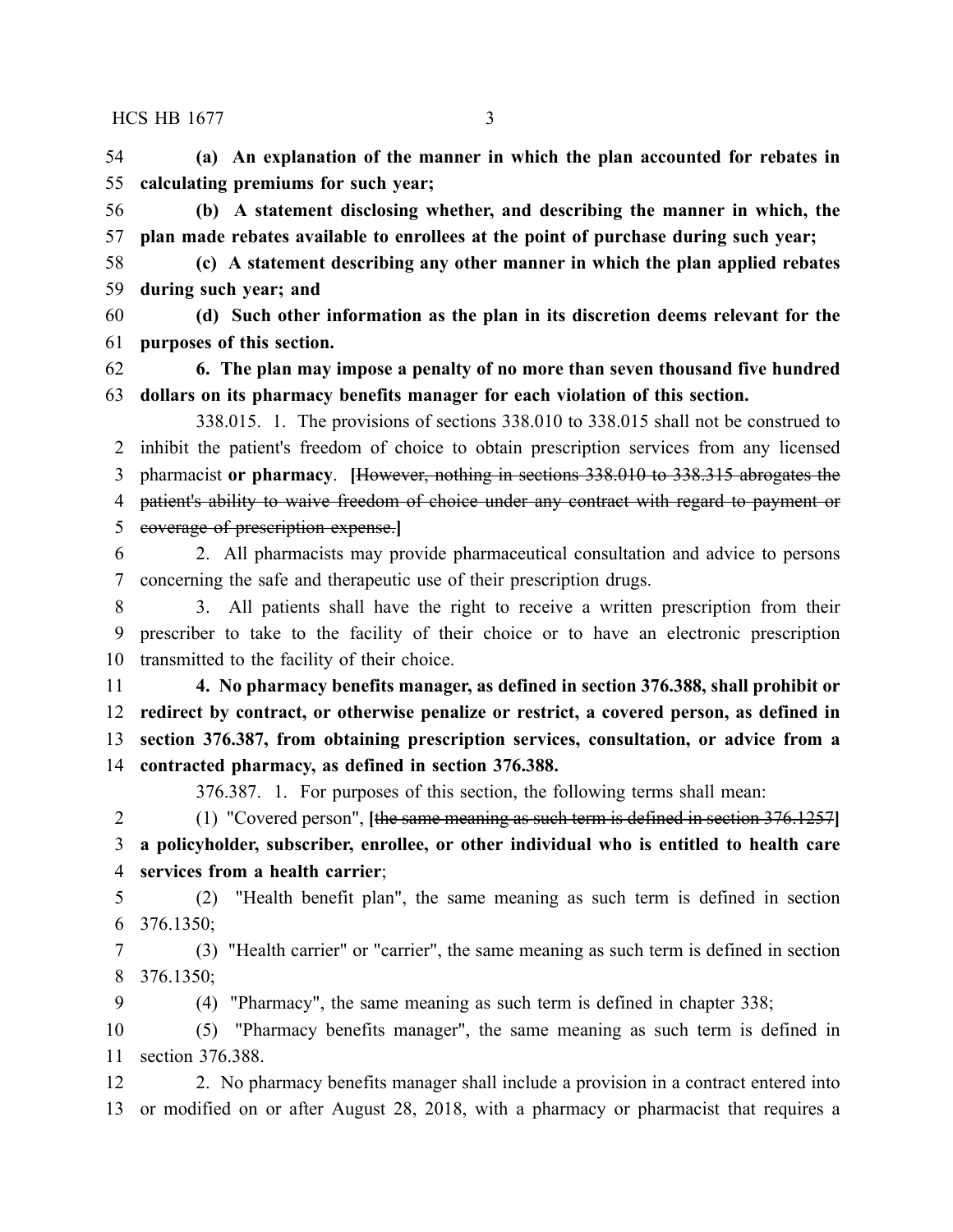covered person to make a payment for a prescription drug at the point of sale in an amount that exceeds the lesser of:

(1) The copayment amount as required under the health benefit plan; or

 (2) The amount an individual would pay for a prescription if that individual paid with cash.

 3. A pharmacy or pharmacist shall have the right to provide to a covered person information regarding the amount of the covered person's cost share for a prescription drug, the covered person's cost of an alternative drug, and the covered person's cost of the drug without adjudicating the claim through the pharmacy benefits manager. Neither a pharmacy nor a pharmacist shall be proscribed by a pharmacy benefits manager from discussing any such information or from selling a more affordable alternative to the covered person.

 4. No pharmacy benefits manager shall, directly or indirectly, charge or hold a pharmacist or pharmacy responsible for any fee amount related to a claim that is not known at the time of the claim's adjudication, unless the amount is a result of improperly paid claims **[**or charges for administering a health benefit plan**]**.

 5. **[**This section shall not apply with respect to claims under Medicare Part D, or any other plan administered or regulated solely under federal law, and to the extent this section may be preempted under the Employee Retirement Income Security Act of 1974 for self-funded employer-sponsored health benefit plans.

 6.**]** A pharmacy benefits manager shall notify in writing any health carrier with which it contracts if the pharmacy benefits manager has a conflict of interest, any commonality of ownership, or any other relationship, financial or otherwise, between the pharmacy benefits manager and any other health carrier with which the pharmacy benefits manager contracts.

 **[**7.**] 6. Any entity that enters into a contract to sell, provide, pay, or reimburse a pharmacy in the state for prescription drugs on behalf of itself or another entity shall define and apply the term "generic", with respect to prescription drugs, to include any "authorized generic drug", as defined in 21 CFR 314.3, approved under section 505(c) of the Federal Food, Drug, and Cosmetic Act, as amended.**

 **7. Any entity that enters into a contract to sell, provide, pay, or reimburse a pharmacy in the state for prescription drugs on behalf of itself or another entity shall define and apply the term "rebate" as having the same meaning given to the term in section 103.200.**

 **8. A pharmacy benefits manager that has contracted with an entity to provide pharmacy benefit management services for such an entity shall owe a fiduciary duty to that entity and shall discharge that duty in accordance with federal and state law.**

**9.** The department of commerce and insurance shall enforce this section.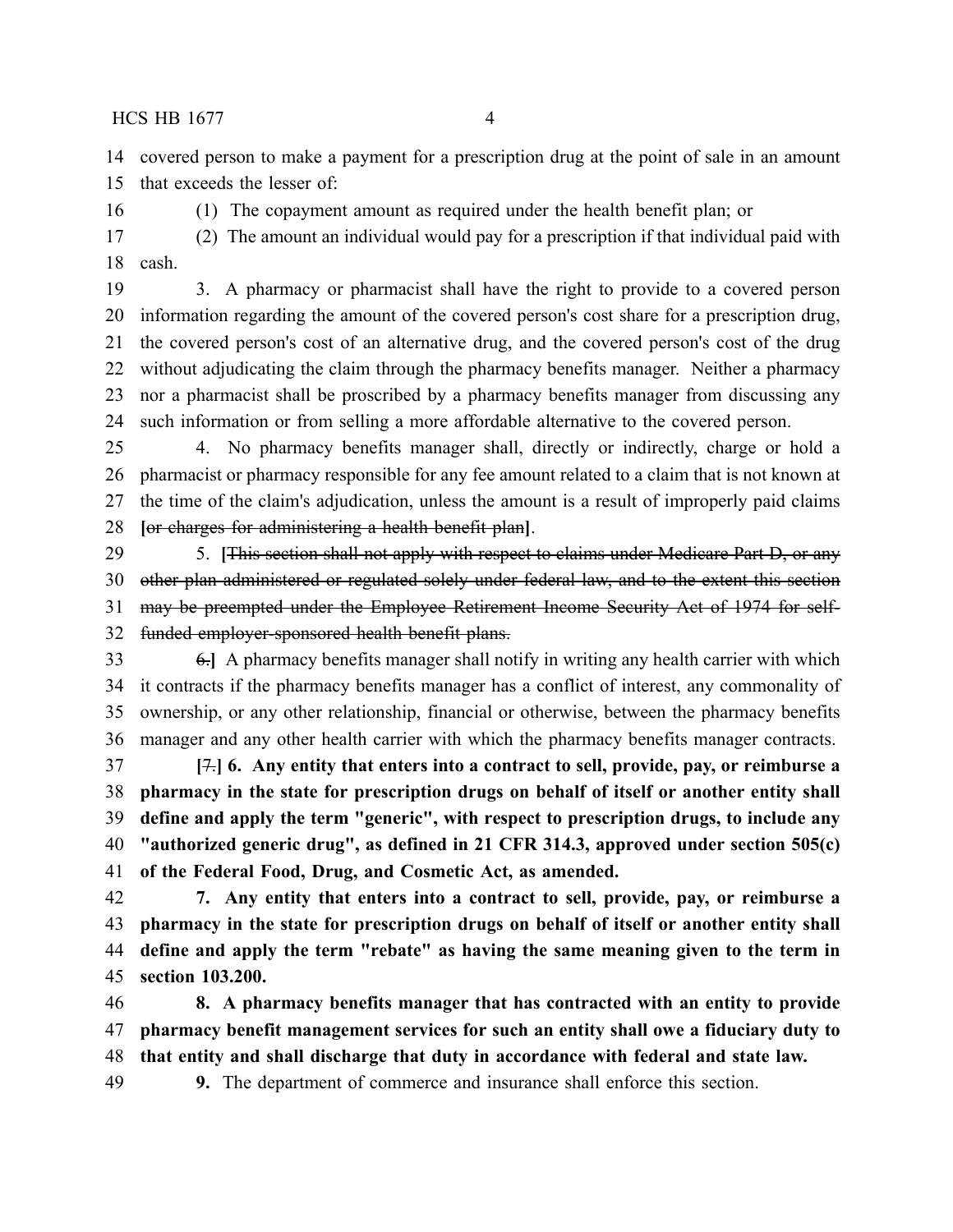376.388. 1. As used in this section, unless the context requires otherwise, the following terms shall mean:

 (1) "Contracted pharmacy" **[**or "pharmacy"**]**, a pharmacy located in Missouri participating in the network of a pharmacy benefits manager through a direct or indirect contract;

 (2) **[**"Health carrier", an entity subject to the insurance laws and regulations of this state that contracts or offers to contract to provide, deliver, arrange for, pay for, or reimburse any of the costs of health care services, including a sickness and accident insurance company, a health maintenance organization, a nonprofit hospital and health service corporation, or any 10 other entity providing a plan of health insurance, health benefits, or health services, except that such plan shall not include any coverage pursuant to a liability insurance policy, workers' compensation insurance policy, or medical payments insurance issued as a supplement to a 13 liability policy;

 (3)**]** "Maximum allowable cost", the per-unit amount that a pharmacy benefits manager reimburses a pharmacist for a prescription drug, excluding a dispensing or professional fee;

 **[**(4)**] (3)** "Maximum allowable cost list" or "MAC list", a listing of drug products that meet the standard described in this section;

**[**(5)**] (4)** "Pharmacy", as such term is defined in chapter 338;

 **[**(6)**] (5)** "Pharmacy benefits manager", an entity that **[**contracts with pharmacies on 21 behalf of health carriers or any health plan sponsored by the state or a political subdivision of the state**] administers or manages a pharmacy benefits plan or program;**

 **(6) "Pharmacy benefits manager affiliate", a pharmacy or pharmacist that directly or indirectly, through one or more intermediaries, owns or controls, is owned or controlled by, or is under common ownership or control with a pharmacy benefits manager;**

 **(7) "Pharmacy benefits plan or program", a plan or program that pays for, reimburses, covers the cost of, or otherwise provides for prescription drugs and pharmacist services to individuals who reside in or are employed in this state**.

 2. Upon each contract execution or renewal between a pharmacy benefits manager and a pharmacy or between a pharmacy benefits manager and a pharmacy's contracting representative or agent, such as a pharmacy services administrative organization, a pharmacy benefits manager shall, with respect to such contract or renewal:

 (1) Include in such contract or renewal the sources utilized to determine maximum allowable cost and update such pricing information at least every seven days; and

 (2) Maintain a procedure to eliminate products from the maximum allowable cost list of drugs subject to such pricing or modify maximum allowable cost pricing at least every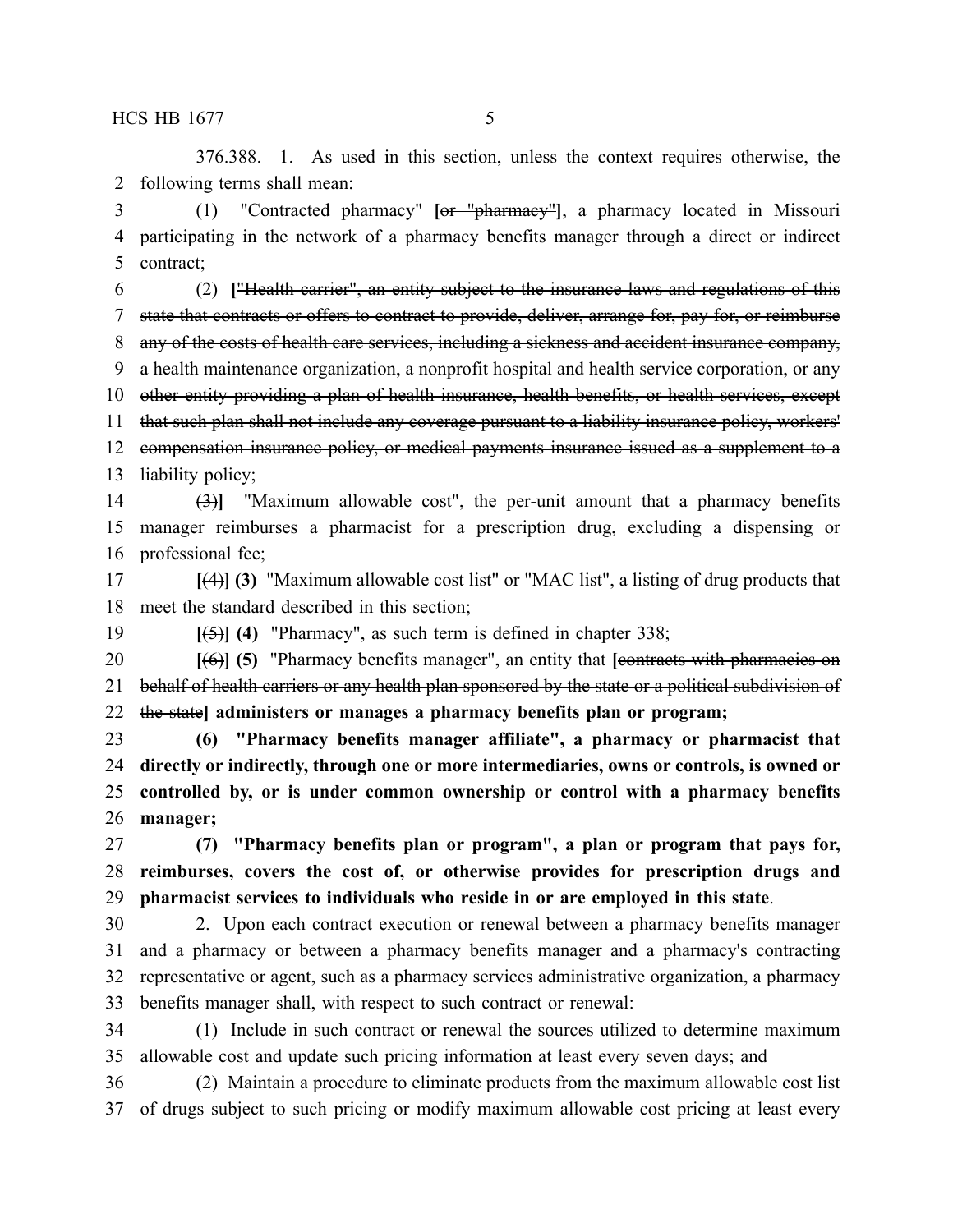seven days, if such drugs do not meet the standards and requirements of this section, in order to remain consistent with pricing changes in the marketplace.

 3. A pharmacy benefits manager shall reimburse pharmacies for drugs subject to maximum allowable cost pricing that has been updated to reflect market pricing at least every seven days as set forth under subdivision (1) of subsection 2 of this section.

 4. A pharmacy benefits manager shall not place a drug on a maximum allowable cost list unless there are at least two therapeutically equivalent multisource generic drugs, or at least one generic drug available from at least one manufacturer, generally available for purchase by network pharmacies from national or regional wholesalers.

 5. **(1)** All contracts between a pharmacy benefits manager and a contracted pharmacy or between a pharmacy benefits manager and a pharmacy's contracting representative or agent, such as a pharmacy services administrative organization, shall include a process to internally appeal, investigate, and resolve disputes regarding maximum allowable cost pricing. The process shall include the following:

 **[**(1)**] (a)** The right to appeal shall be limited to fourteen calendar days following the reimbursement of the initial claim; and

 **[**(2)**] (b)** A requirement that the pharmacy benefits manager shall respond to an appeal described in this subsection no later than fourteen calendar days after the date the appeal was received by such pharmacy benefits manager.

 **(2) If a reimbursement to a contracted pharmacy is below the pharmacy's cost to purchase the drug, the pharmacy benefits manager shall sustain an appeal and increase reimbursement to the pharmacy and other contracted pharmacies to cover the cost of purchasing the drug.**

 **(3) A pharmacy benefits manager shall not reimburse a pharmacy or pharmacist in the state an amount less than the amount that the pharmacy benefits manager reimburses a pharmacy benefits manager affiliate for providing the same pharmacist services.**

 6. For appeals that are denied, the pharmacy benefits manager shall provide the reason for the denial and identify the national drug code of a drug product that may be purchased by contracted pharmacies at a price at or below the maximum allowable cost and, when applicable, may be substituted lawfully.

7. If the appeal is successful, the pharmacy benefits manager shall:

 (1) Adjust the maximum allowable cost price that is the subject of the appeal effective on the day after the date the appeal is decided;

 (2) Apply the adjusted maximum allowable cost price to all similarly situated pharmacies as determined by the pharmacy benefits manager; and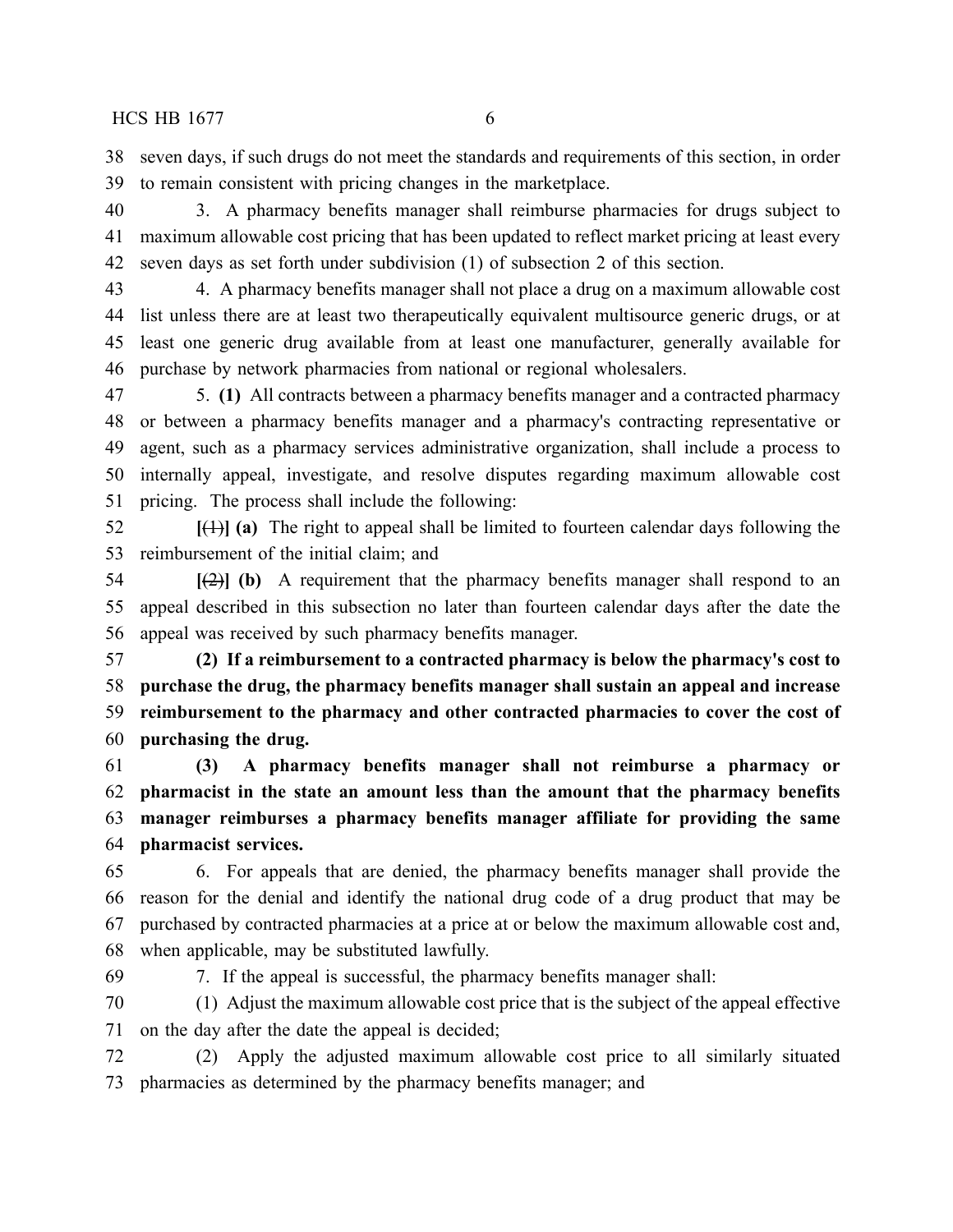(3) Allow the pharmacy that succeeded in the appeal to reverse and rebill the pharmacy benefits claim giving rise to the appeal.

8. Appeals shall be upheld if:

 (1) The pharmacy being reimbursed for the drug subject to the maximum allowable cost pricing in question was not reimbursed as required under subsection 3 of this section; or

 (2) The drug subject to the maximum allowable cost pricing in question does not meet the requirements set forth under subsection 4 of this section.

**376.414. 1. For purposes of this section, the following terms mean:**

**(1) "340B drug", a drug that is:**

 **(a) A covered outpatient drug as defined in Section 340B of the Public Health Service Act, 42 U.S.C. Section 256b, enacted by Section 602 of the Veterans Health Care Act of 1992, Pub. L. 102-585; and**

 **(b) Purchased under an agreement entered into under 42 U.S.C. Section 256b; (2) "Covered entity", the same meaning given to the term in Section 340B(a)(4)**

**of the Public Health Service Act, 42 U.S.C. Section 256b(a)(4);**

**(3) "Health carrier", the same meaning given to the term in section 376.1350;**

 **(4) "Pharmacy benefits manager", the same meaning given to the term in section 376.388;**

 **(5) "Specified pharmacy", a pharmacy licensed under chapter 338 with which a covered entity has contracted to dispense 340B drugs on behalf of the covered entity regardless of whether the 340B drugs are distributed in person or through the mail.**

 **2. A health carrier or pharmacy benefits manager shall not discriminate against a covered entity or a specified pharmacy by doing any of the following:**

 **(1) Reimbursing a covered entity or specified pharmacy for a quantity of a 340B drug in an amount less than such health carrier or pharmacy benefits manager would pay to any other similarly situated pharmacy that is not a covered entity or a specified pharmacy for such quantity of such drug on the basis that the entity or pharmacy is a covered entity or specified pharmacy or that the entity or pharmacy dispenses 340B drugs;**

 **(2) Imposing any terms or conditions on covered entities or specified pharmacies that differ from such terms or conditions applied to other similarly situated pharmacies that are not covered entities or specified pharmacies on the basis that the entity or pharmacy is a covered entity or specified pharmacy or that the entity or pharmacy dispenses 340B drugs including, but not limited to, terms or conditions with respect to any of the following:**

**(a) Fees, chargebacks, clawbacks, adjustments, or other assessments;**

**(b) Professional dispensing fees;**